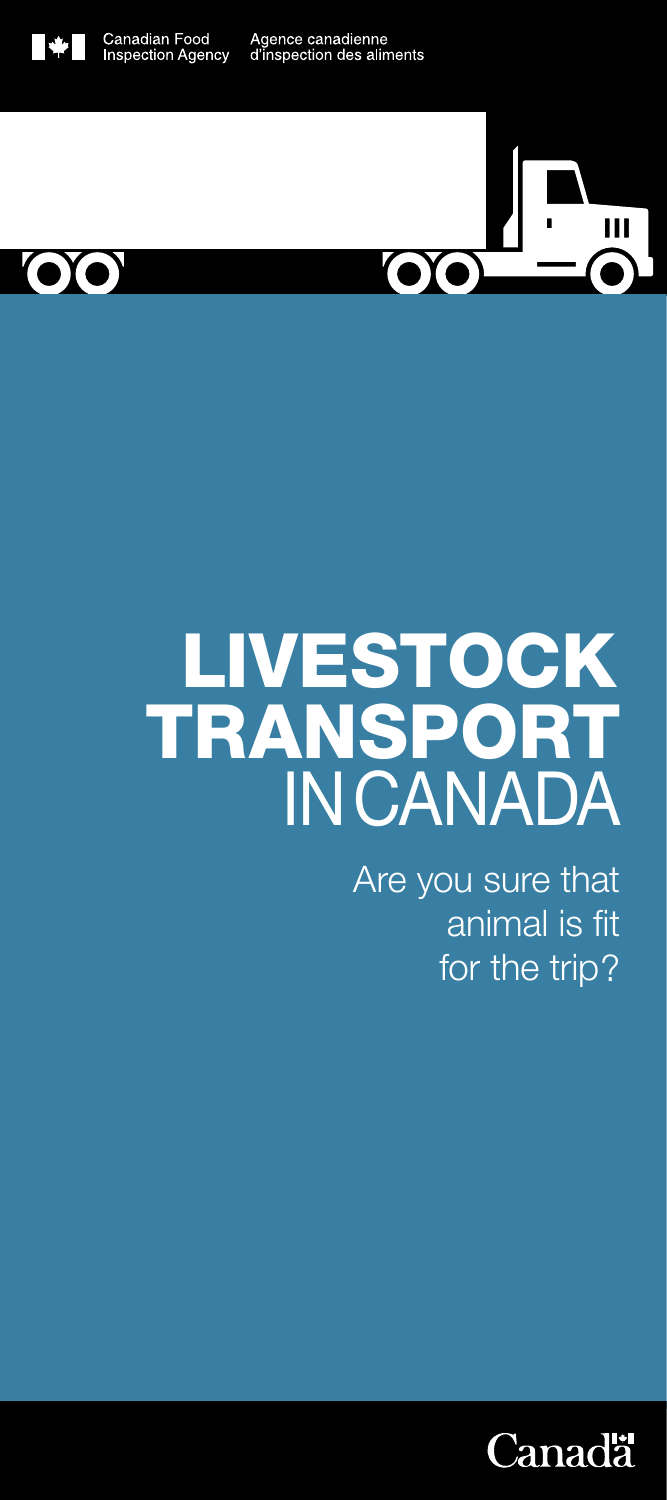## **Responsibilities**

The requirements for the transport of all animals into, within and out of Canada are found in *Part XII of the Health of Animals Regulations.*

All those involved in transporting animals either directly or indirectly have the responsibility to assess animals for fitness, then select, prepare and load only animals that are fit for the intended journey.

If you are responsible for activities related to the loading, unloading or transporting of animals, you **must** be familiar with – and follow – Canada's transport of animals regulations.

Enforcement actions are proportional to the animal welfare situation and the seriousness of the non-compliance and can include notices (verbal or written) and penalties (monetary or non-monetary).

## Assess before loading animals: Preparation for transport

Only animals that are fit to handle transport may be loaded. If you are not sure, refer to the National Farm Animal Care Council (NFACC) species specific codes of practice or seek the advice of a professional before deciding to load an animal.

Animals must not be transported unless they are fit enough to withstand the entire journey without suffering pain or distress that is caused by, or made worse by, the transport process.

## Fit for transport

Animals are fit for transport when there are no signs of illness or poor health. This means:

- animals are bright, alert, moving and breathing normally
- animals are in good body condition
- animals are able to bear weight evenly on all limbs
- animals are free from signs of disease (for example, normal feces, normal breathing, normal nasal discharges, no unhealed injuries, lesions or wounds)
- no inside body parts outside
- not likely to give birth during the journey or be affected by metabolic conditions associated with late pregnancy or birth

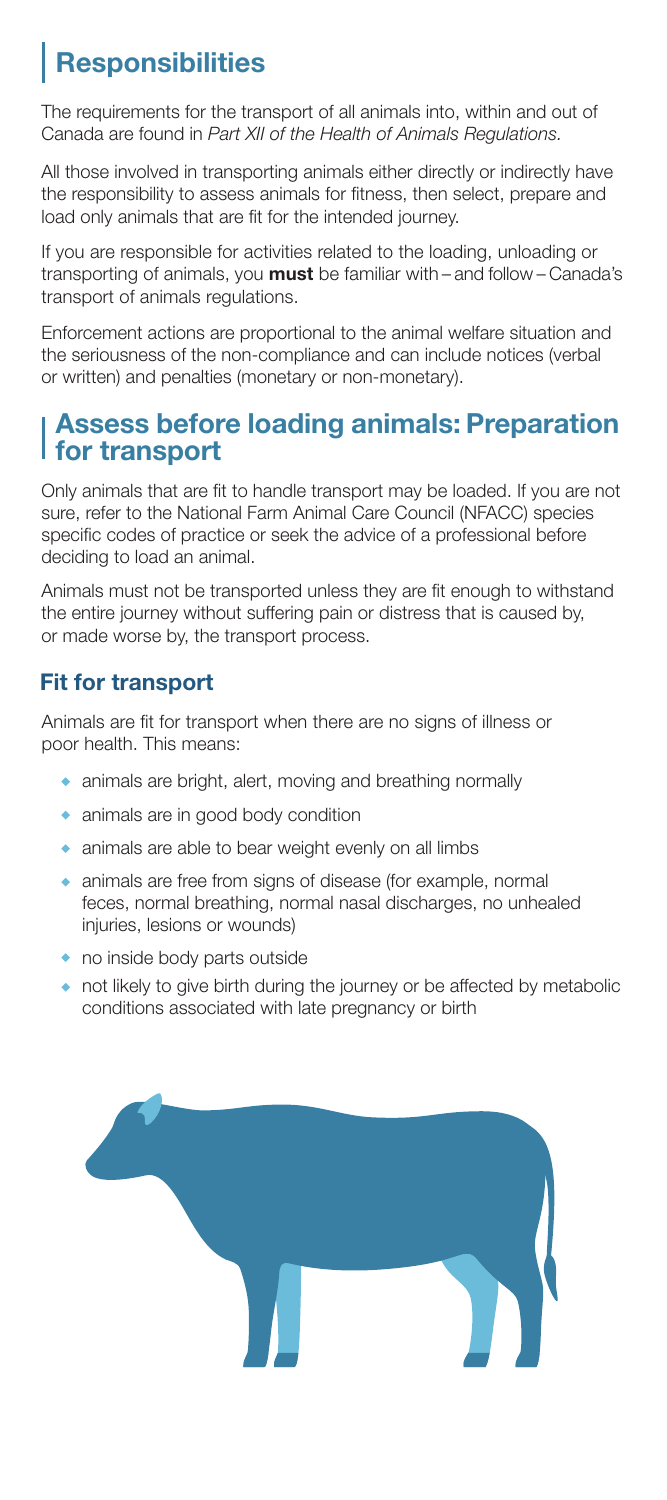

## Unfit animals: Do not transport



Animals that are unfit **must not be** transported except to receive veterinary care on the advice of a veterinarian.

#### Options for unfit animals include:

- treat and care for on farm
- humanely kill or slaughter on farm
- transport directly to a place where they can receive veterinary care

#### An animal is unfit for transport if it:

- is non-ambulatory (cannot walk)
- has a fracture that impedes mobility or causes it to exhibit signs of pain or suffering
- is lame enough that it exhibits pain or suffering, halted movements or reluctance to walk
- is lame to the extent that it cannot walk on all of its legs (non-weight-bearing walking)
- has sustained an injury and is hobbled for treatment

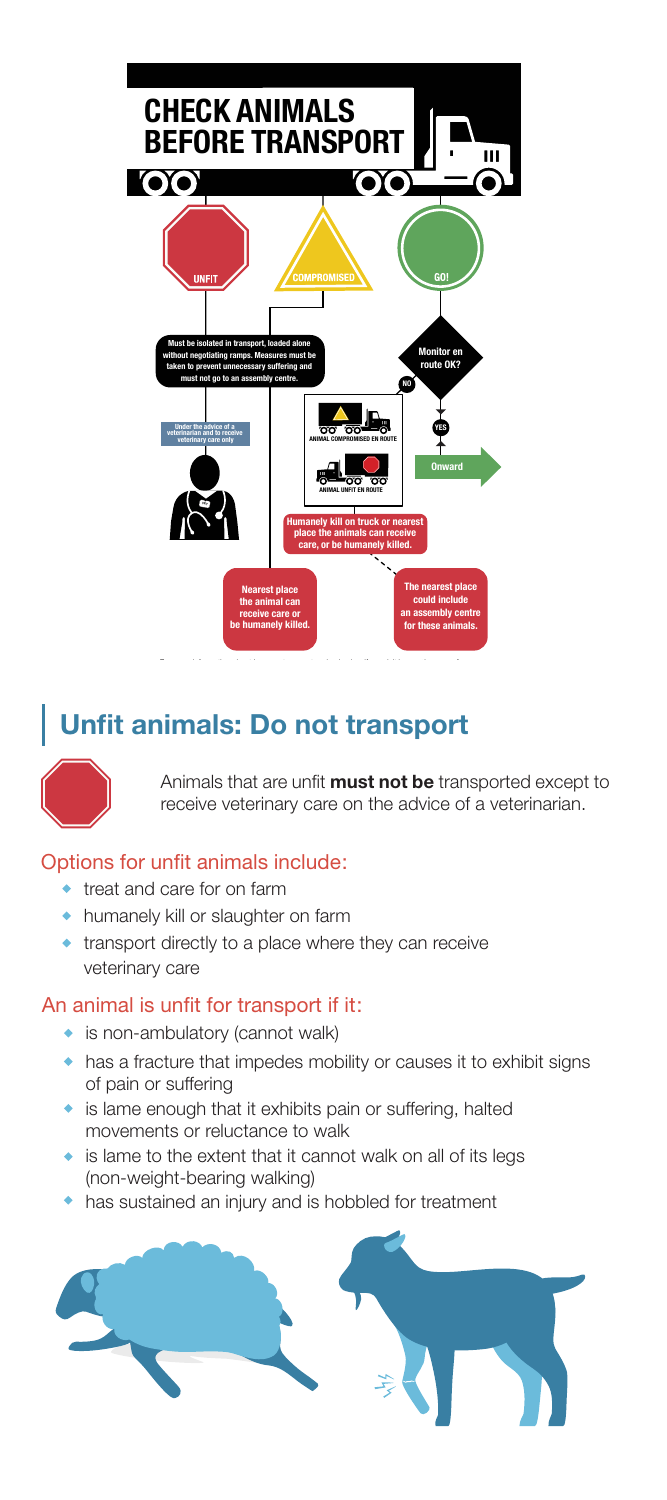

- is extremely thin
- is in shock or is dying
- **\*** shows signs of dehydration
- shows signs of hypothermia or hyperthermia
- shows signs of a fever
- shows signs of a generalized nervous system disorder



- has laboured breathing
- has a severe open wound or a severe laceration
- has a navel with delayed healing or infection
- has a gangrenous udder
- has severe squamous cell carcinoma of the eye
- is bloated to the extent that it exhibits signs of pain or weakness
- ◆ is in the last 10% of pregnancy or has given birth during the last 48 hours



has a prolapsed uterus or a severe rectal or severe vaginal prolapse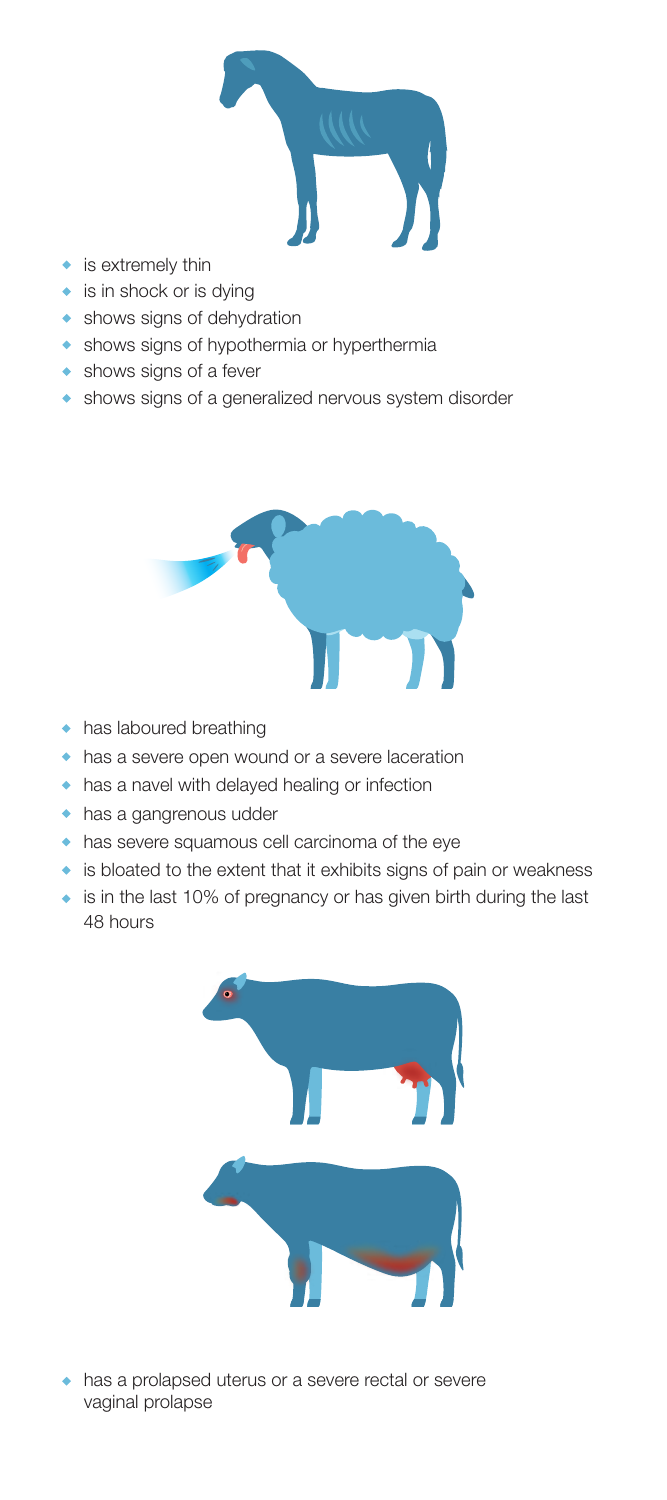- has a hernia that:
	- impedes its movement, including when a hind limb touches the hernia as the animal is walking
	- causes the animal to show signs of pain or suffering
	- touches the ground when the animal is standing in its natural position or
	- o has an open wound, ulceration or obvious infection



- is a trembling pig, with difficulty breathing and discoloured skin
- shows signs of exhaustion
- shows any other signs of infirmity, illness, injury or a condition that indicates that it cannot be transported without suffering

## Compromised animals: transport only with special provisions



Compromised animals do not handle the stress of transportation well.

Take steps to prevent additional injury or suffering caused by transportation. Transporting a compromised animal without meeting the regulatory requirements violates *Part XII of the Health of Animals Regulations.*  For example:

- transport only short distances to get care, treatment, to be humanely killed or slaughtered
- transport to the closest slaughter facility or consider on-site humane killing
- compromised animals cannot be transported to assembly centres (for example, auction markets and assembly yards)

#### An animal is considered compromised if it :

- is lame other than in a way that is described in unfit
- has its mobility limited by a device, including hobbles, other than those applied for treatment
- is bloated but is showing no signs of discomfort or weakness
- has acute frostbite
- is blind in both eyes
- is not fully healed after a procedure, including dehorning, detusking or castration
- has a deformity or fully-healed amputation without signs of pain
- has an injured penis (unhealed or acute)
- has a minor rectal or vaginal prolapse
- is/are a wet bird(s)
- is in peak lactation period and cannot be milked to prevent engorgement
- has any other signs of infirmity, illness, injury or of a condition that indicates that it has a reduced capacity to withstand transport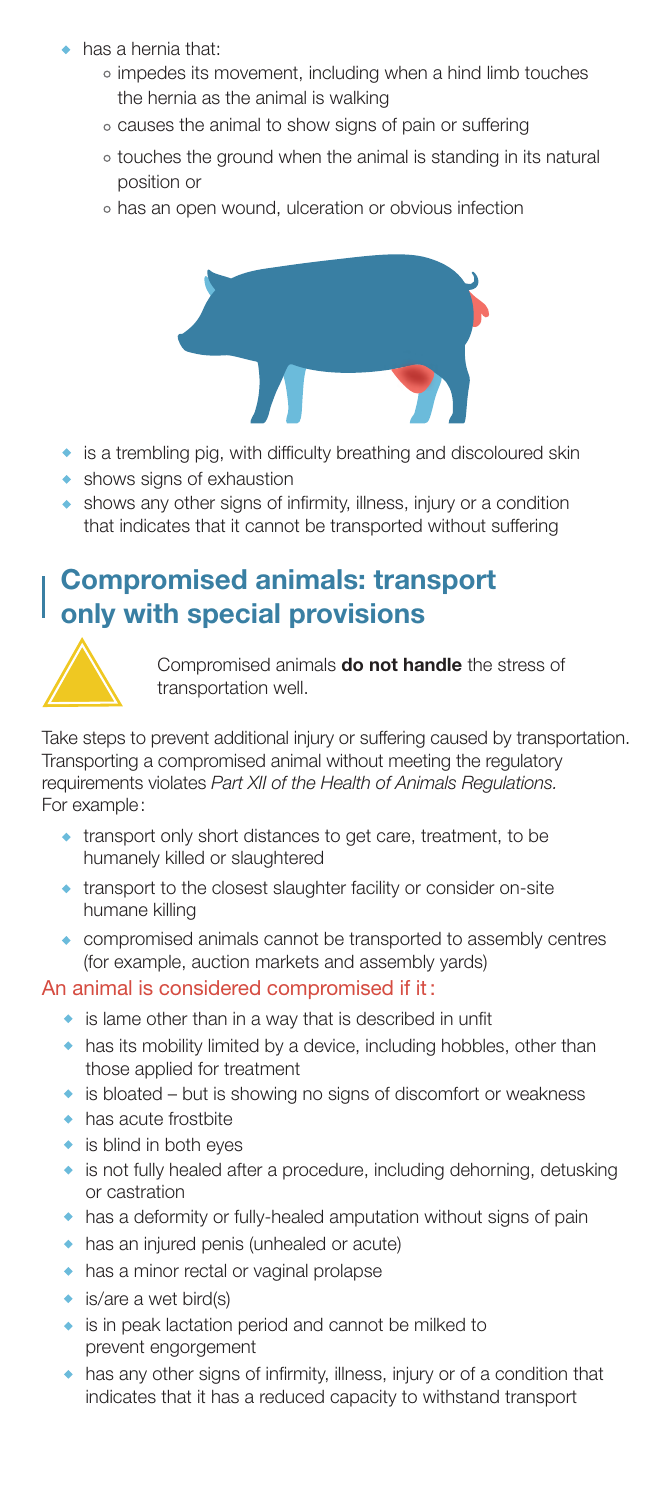### Regulatory requirements for compromised animals includes:

- being isolated from all other animals, or penning with one familiar companion animal during confinement and transport
- loading and unloading individually (without negotiating ramps inside the conveyance)
- taking measures to prevent suffering, injury or death
- transporting directly to the nearest suitable place where the animal can be properly cared for or humanely killed

#### Examples of measures to care for compromised animals during transport can include:

- loading last and unloading first
- providing additional bedding
- providing water or electrolytes to prevent dehydration
- providing veterinary care for the specific injury or illness (for example, pain medication or splints)

#### An animal that becomes unfit or compromised during transport:

- must be transported directly to the nearest place where it can receive care or be humanely killed or slaughtered (for example, a veterinary hospital, farm, or slaughter facility)
- $\bullet$  if unfit, must not be unloaded while conscious if the animal cannot walk or stand

Contact your veterinarian, dispatch or the slaughter facility you are transporting to if you are not sure of the special provisions needed to move a compromised animal.

## General requirements for the transport of animals

To help protect animals during transport, requirements include:

- having the knowledge, skills and training to transport the specific species:
	- being aware of specific requirements for age, stage of production, species
- having contingency plans in place to manage:
	- unforeseen delays or circumstances
	- animals that become compromised or unfit during the transport continuum
- assessing animals for fitness before transport
- isolating animals that are incompatible with each other
- monitoring animals and risk factors throughout the transport continuum
- using loading and unloading ramps and equipment that can bear the weight of the animals, equipped with adequate side rails and a surface that is designed, constructed and maintained to prevent the animals from slipping
- using containers and transport vehicles designed, constructed and maintained for the animals being transported

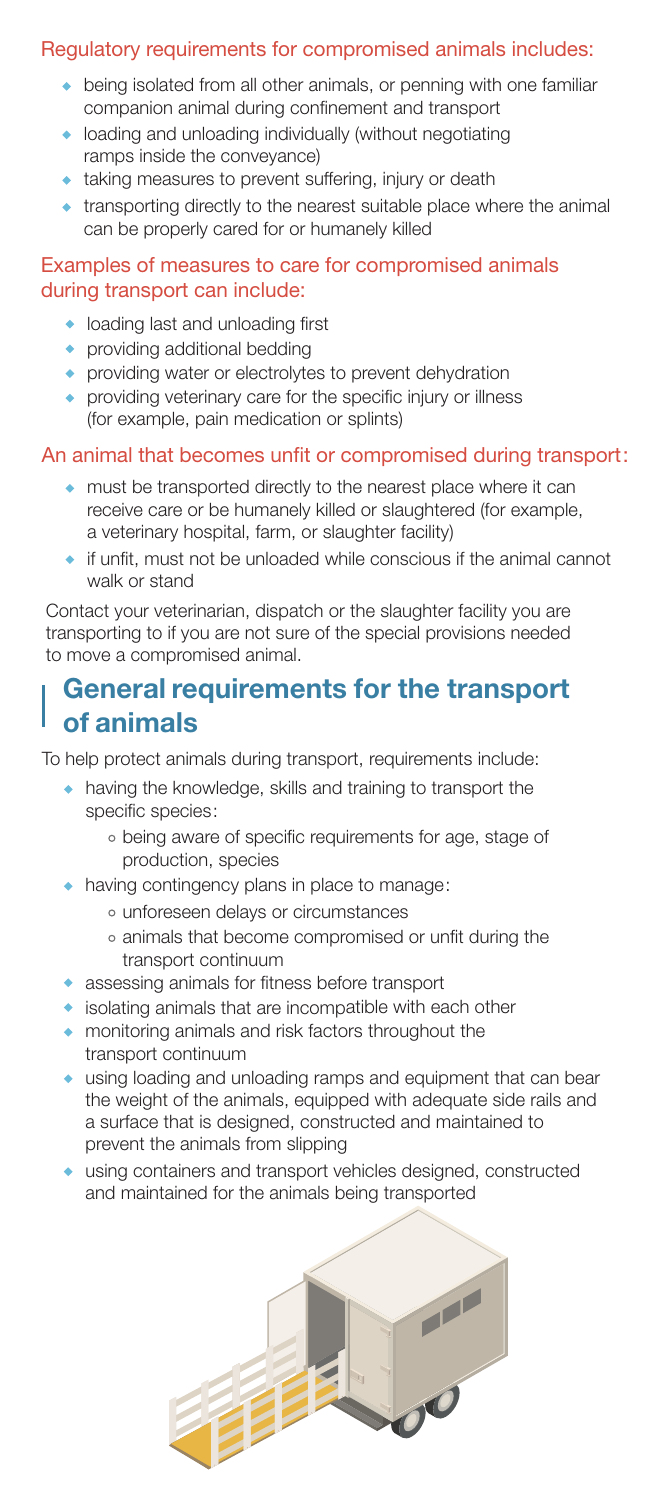- using appropriate handling aids (for example, pig boards) that do not excite the animal, cause injury or suffering
- providing adequate space and headroom for animals to be in a natural position and to be able to reposition themselves for balance and safety during transport



Proper loading density



Too crowded

- providing feed, safe water and rest at the required intervals
- providing adequate ventilation and protection from weather extremes
- providing protection from exposure to toxic or noxious things
- providing non-slip, secure footing in containers and conveyances
- completing required records for each load of animals (date, time when and place where animals were last fed, watered and rested, condition of animals, etc.)



If you are not sure an animal is fit for the trip, contact your veterinarian or a transport specialist, or refer to the NFACC codes of practice.

For more information, visit the Canadian Food Inspection Agency's (CFIA) website at inspection.canada.ca/humane or contact your nearest CFIA area office.

Note: This information is provided for information purposes. The user should consult the applicable legislation available at www.inspection.canada.ca. In the event of any discrepancy between the *Health of Animals Regulations* and the Livestock Transport in Canada Brochure, the *Health of Animals Regulations* shall prevail.

CFIA P1038E-20 Catalogue No.: A104-195/2020E-PDF ISBN: 978-0-660-33798-2 *Aussi disponible en français*